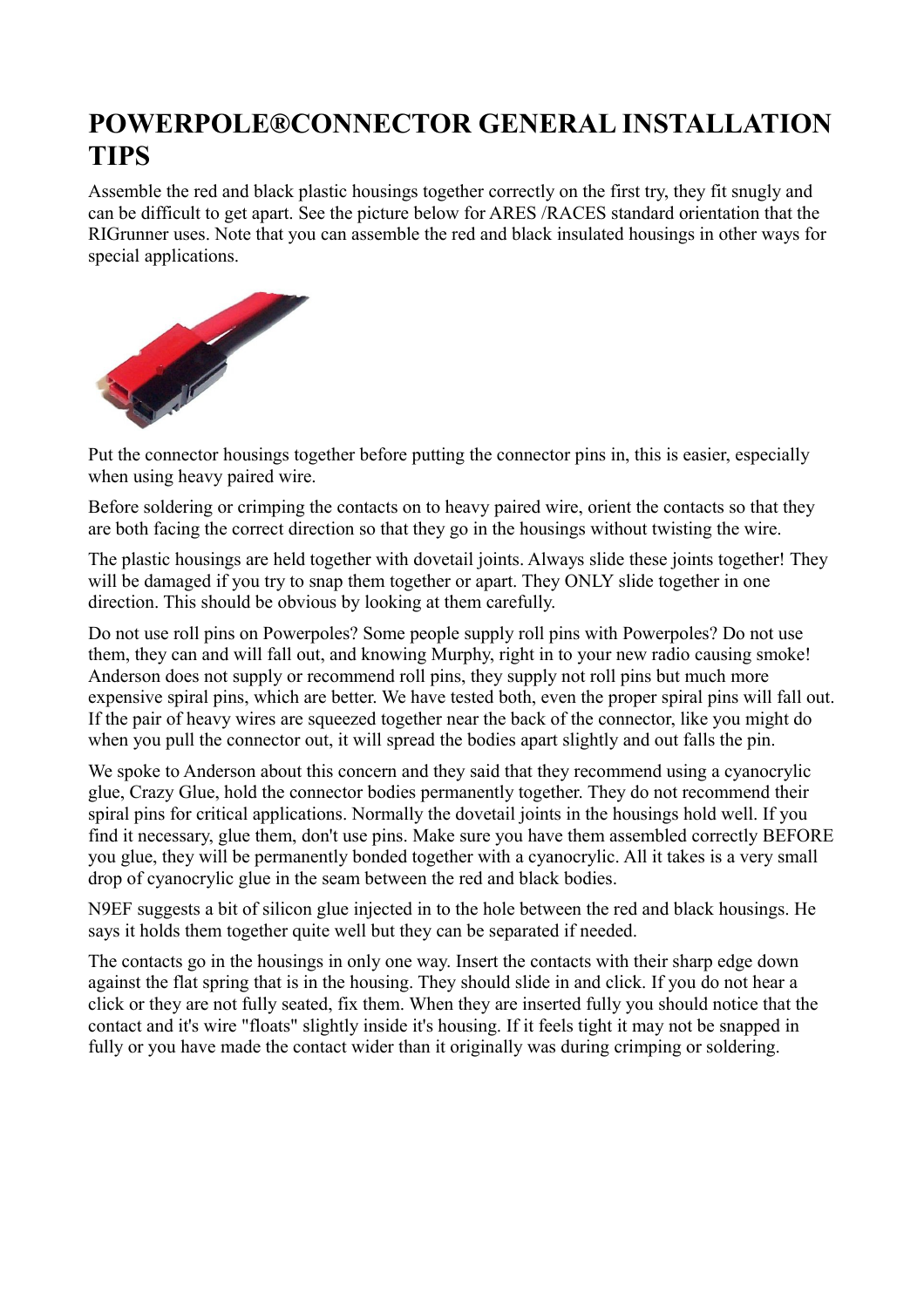Note: The opening towards the back of the housing is larger than further inside.



**Less than this** maximum is required to fit a contact in a housing!

**.170" MAX** 

## YOU WILL NOT BE ABLE TO INSERT THE CONTACTS **INTO THE HOUSINGS IF THEY ARE TOO WIDE AFTER SOLDERING OR CRIMPING!**

Cutaway view of a Powerpole connecor.

Note that the contact must fit through the gap between the housing and the spring and that the contact is snapped over the end of the spring.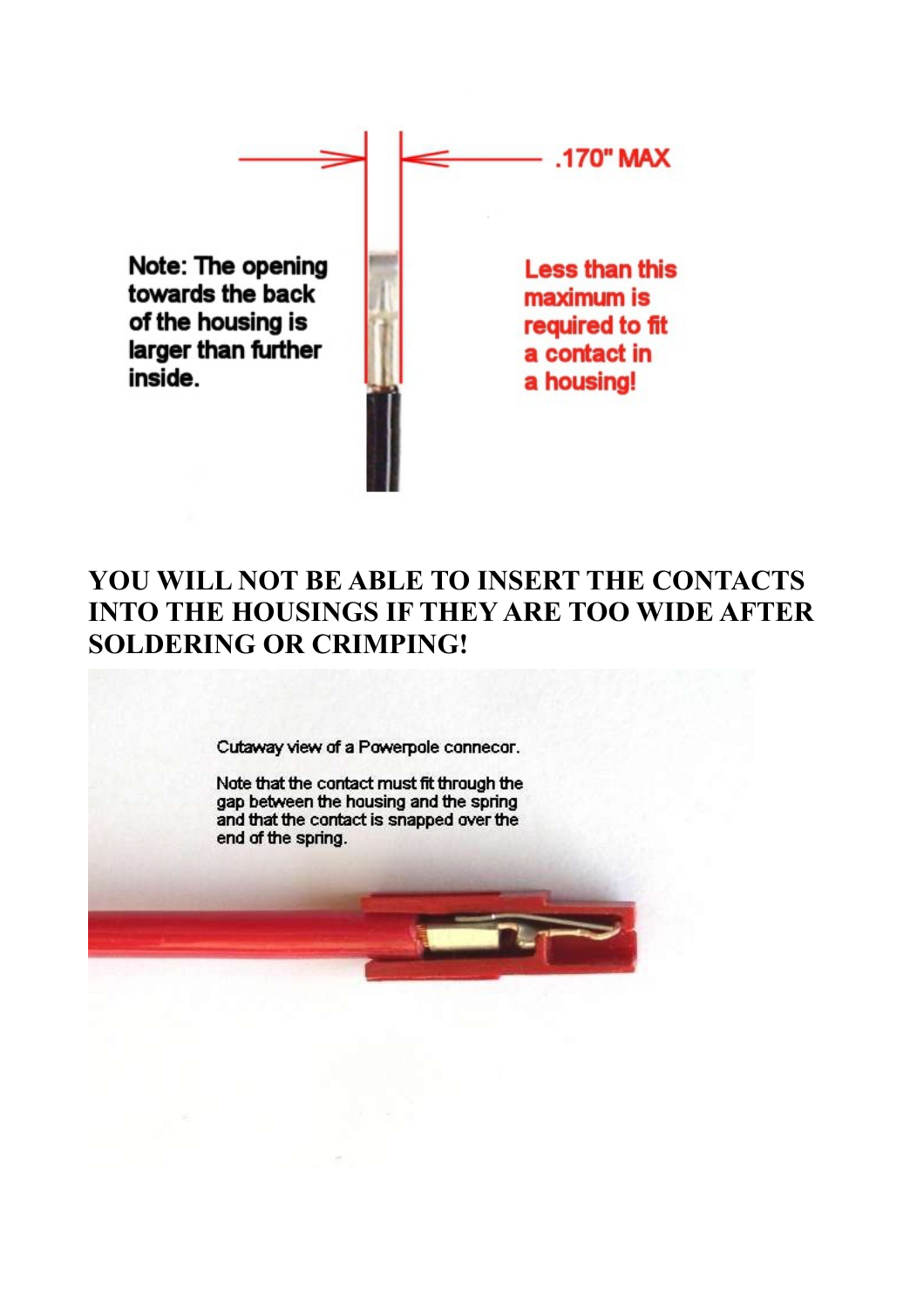## **CORRECT!**

The contacts are in proper alignment and ready<br>to push in. Listen for a click on each one to make<br>sure they are fully inserted.



## **WRONGI**

Contacts are up side down<br>in relation to the housings and<br>the colors are backwards.

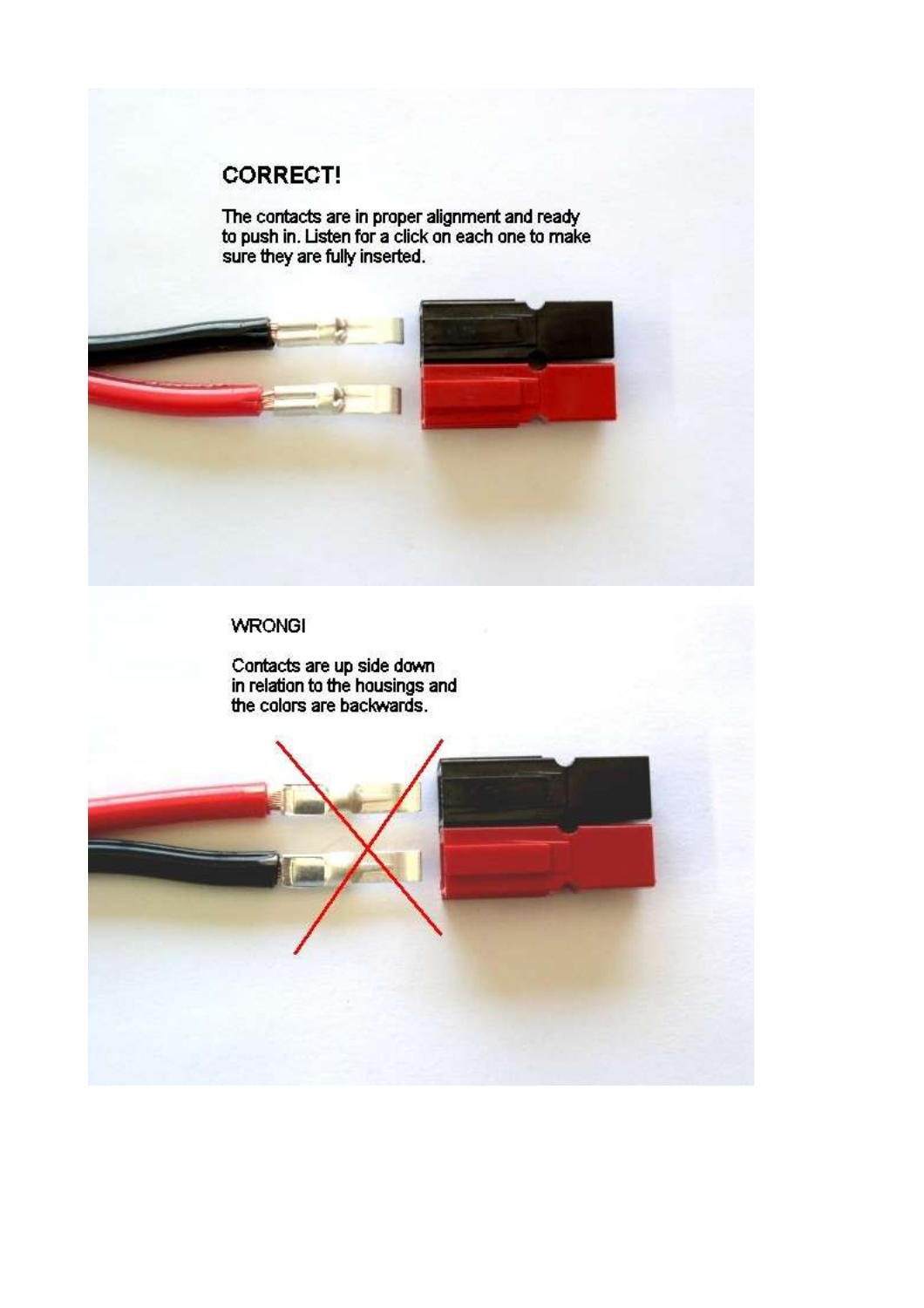